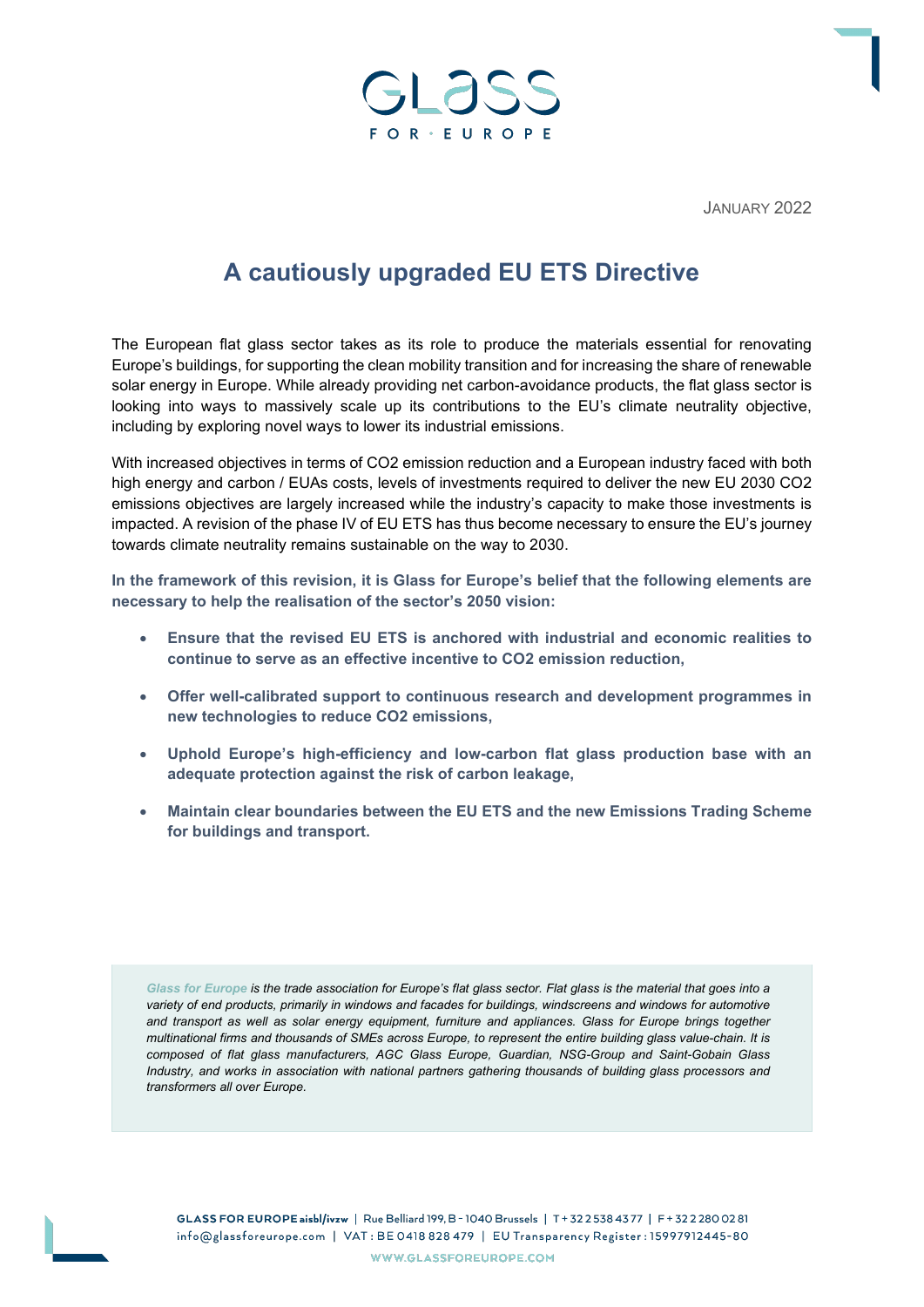

# **Policy recommendations for the EU ETS revision**

Glass for Europe believes that the EU ETS must pursue **four objectives**.

#### **1. An EU ETS anchored in industrial and economic realities**

It is necessary that **the reformed EU ETS** provisions are anchored with both industrial and economic realities to drive CO2 emission reductions in a cost-effective manner.

- ► **Directive 2003/87 (EC), Article 10a paragraph 3, new point (d**): Glass for Europe supports the proposal to lift maximum reduction rates applicable to product benchmarks so that benchmarks remain best connected to industrial realities and advances.
- ► **Directive 2003/87 (EC), Article 10a paragraph 1, new subparagraph 3:** The application of a penalty on free allocation linked to the implementation of recommendations formulated in the EED energy audits needs to be made conditional to the technical and financial capacity of the site to implement the suggested measure. Following the same industrial and economic logic, Glass for Europe believes that a bonus-malus system applied on free allocation is a bad and counter-productive idea. A manufacturing site may find itself above the benchmark value for many different reasons such as wear and tear, the specific product manufactured, raw materials, etc., which are completely independent from the site's intrinsic CO2 efficiency. Applying a malus on free allocation would unfairly penalise these sites.
- ► **Directive 2003/87 (EC), Article 11 paragraph 1:** The calculation of free allocation for the period 2026-2030 should exclude the year 2020, which is unrepresentative due to the Covid-19 pandemic impact on production.

### **2. The EU ETS as an instrument for the deployment of new technologies**

The EU ETS must support **continuous research and development programmes in new**  technologies to reduce CO<sub>2</sub> emissions. Glass for Europe welcomes the financial support opportunities offered by the ETS Innovation Fund. Support to R&D is very much needed in flat glass manufacturing as today there is no readily available technologies to drastically cut manufacturing emissions in the short term.

- ► **Directive 2003/87 (EC), Article 10a paragraph 8:** To boost funding while preserving global competitiveness, allowances for the ETS Innovation Fund should be sourced in the auctioning share rather than in the free allocation share, as well as in the Market Stability Reserve (MSR).
- ► **Directive 2003/87 (EC), Article 10a paragraph 6, subparagraph 1:** Glass for Europe regrets that the rules on compensation for indirect costs are not reviewed to allow compensation to glass industries and thus support to electrification as a decarbonisation route. It is our firm belief that such compensation is necessary, especially in a sector where energy costs can represent above 30% of production costs and in a context of drastically increasing energy prices.
- ► **Directive 2003/87 (EC), Article 12, new paragraph 3b:** Clarifications on rules applicable to CO2 emissions captured and reused are welcome.